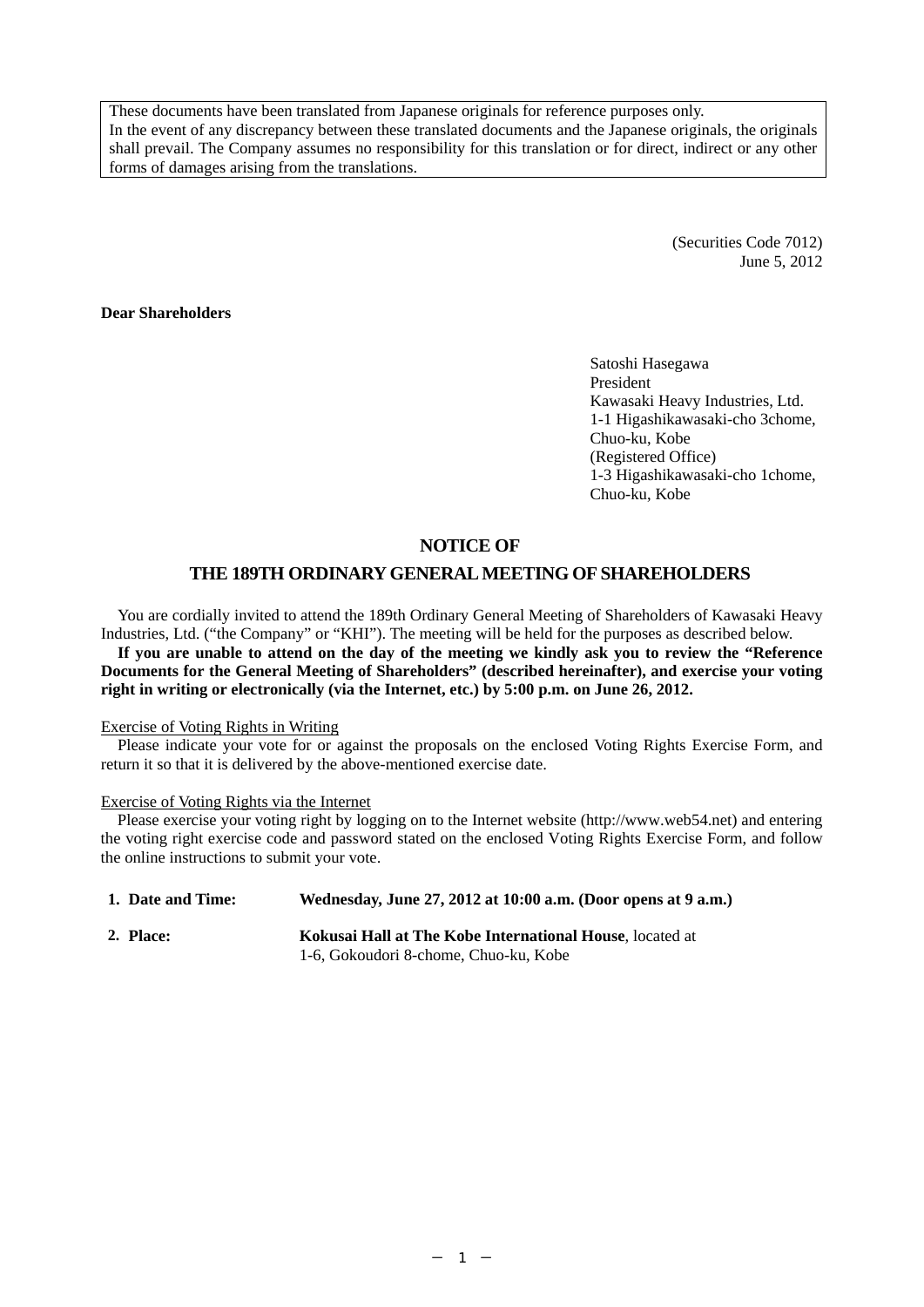## **3. Meeting Agenda:**

| <b>Matters to be</b> | The Business Report, Consolidated Financial Statements for the Company's 189th |
|----------------------|--------------------------------------------------------------------------------|
| reported:            | Fiscal Year (April 1, 2011 - March 31, 2012) and results of audits by the      |
|                      | Accounting Auditor and the Board of Corporate Auditors of the Consolidated     |
|                      | <b>Financial Statements</b>                                                    |
|                      | Non-Consolidated Financial Statements for the Company's 189th Fiscal Year      |

- 2. Non-Consolidated Financial Statements for the Company's 189th Fiscal Year (April 1, 2011 - March 31, 2012)
	- **Proposal No. 1:** Appropriation of Retained Earnings
	- **Proposal No. 2:** Partial Amendments to the Articles of Incorporation
- **Proposal No. 3:** Election of Thirteen Directors
- **Proposal No. 4:** Election of One Corporate Auditor
- **Proposal No. 5:** Revision of Amount of Compensation Payable to Directors (Please refer to the "Reference Documents for the General Meeting of Shareholders" hereinafter for information on each of the proposals.)

#### **4. Other decisions regarding the General Meeting of Shareholders:**

(1) When voting rights have been exercised twice in writing or electronically, the latter vote received shall be deemed valid, however when votes are received on the same day, the voting right exercised electronically shall be deemed valid.

 Shareholders who intend to diversely exercise voting rights are requested to give written notification to that effect, and the reason(s) thereof, no later than three (3) days prior to the day of the General Meeting of Shareholders.

(2) Because the "Notes to the Consolidated Financial Statements" and "Notes to the Non-consolidated Financial Statements" among the documents to be submitted when sending the Notice are posted on our Website (http://www.khi.co.jp/english/ir/) according to laws and the Article 16 of the Articles of Incorporation, they are not included in the Appendix regarding matters to be reported. In addition, the "Notes to the Consolidated Financial Statements" and "Notes to the Non-consolidated Financial Statements" have been combined with the Consolidated Financial Statements and the Non-Consolidated Financial Statements for the auditing process, in order for the preparation of the results of audits by the Accounting Auditor and the Board of Corporate Auditors.

Notes:

1. When attending the meeting, please submit the enclosed Voting Rights Exercise Form at the reception desk at the venue on the day of the meeting. Please note that persons other than shareholders who are able to exercise voting rights, including representatives and their companions who are not shareholders, are not permitted to enter the venue.

In order to save resources, please bring this Notice with you to the Meeting.

2. Any updates to the Appendix and the Reference Documents for the General Meeting of Shareholders, will be posted on the Company's Website at the following URL: (http://www.khi.co.jp/english/ir/).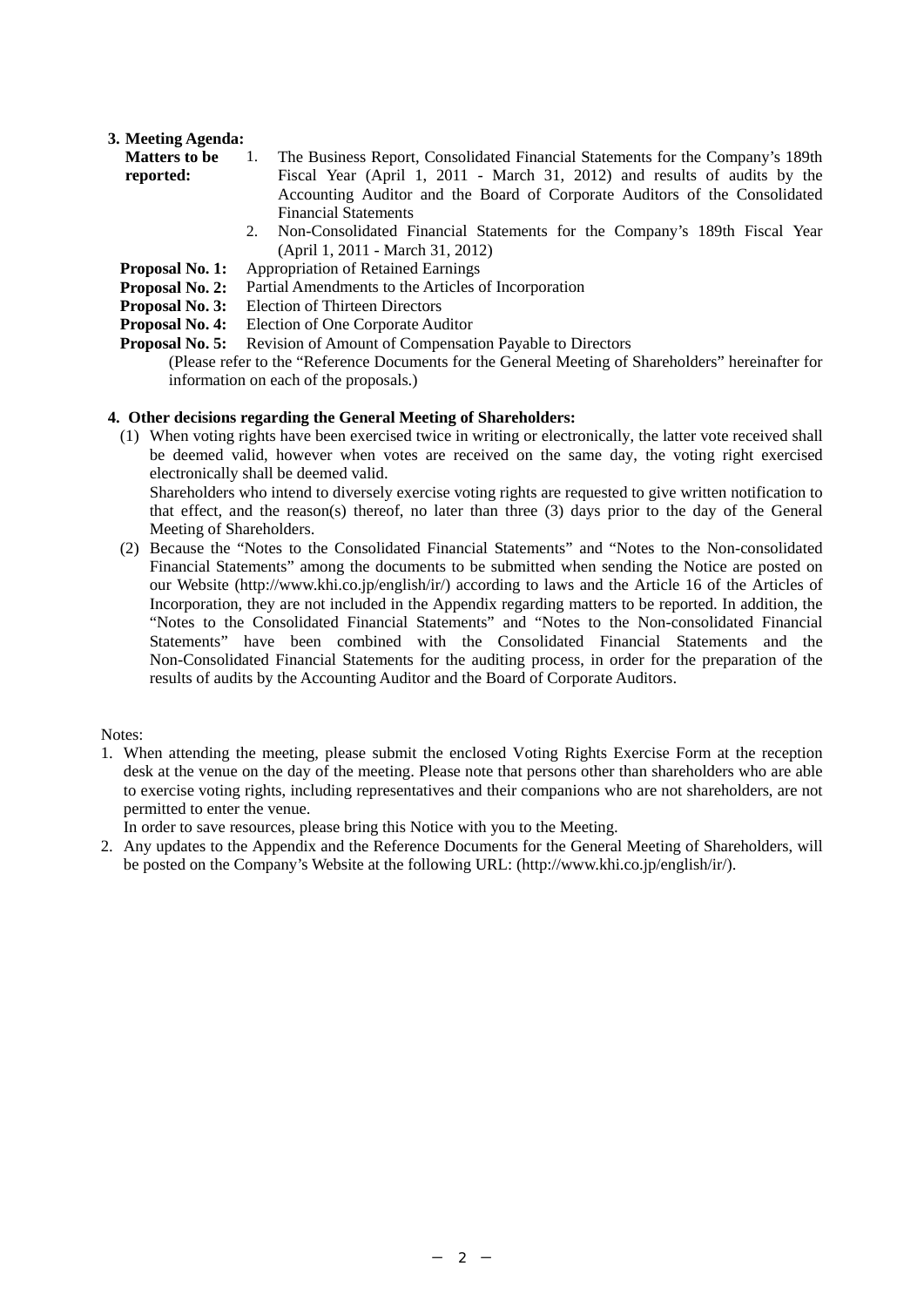(Appendix)

# **Business Report**

(April 1, 2011 - March 31, 2012)

#### **1. Overview of the Company Group**

#### **(1) Business Progress and Results**

#### **(i) General Conditions**

During the current consolidated fiscal year, the Japanese economy started showing signs of gradual recovery, though there was a concern of economic slowdown due to the impact of the 2011 Thailand Floods as well as the disruption of the supply chain caused by the Great East Japan Earthquake and the continued historic appreciation of the yen. As the post-earthquake reconstruction will boost future demand and concerns about the concept future energy are growing, the social role of KHI Group, which is engaged in the development of various key infrastructures, is becoming more significant.

With respect to the global economy, while employment conditions in the U.S. were gradually improving, the protracted issue of debtor nations in Europe persisted as a cause for concern. In the midst of such circumstances, China has slowed somewhat and yet still maintained its high growth rate. Emerging countries, including Asian nations and Brazil, also showed steady demand for infrastructure. Driven by these nations, the global economy was on a track for a modest growth overall. At the same time, the growth of emerging countries particularly has posed an urgent issue in terms of energy, water and waste disposal, leading to the global expansion of the business areas in which KHI Group can give contributions.

Amid this operating environment, the operations of KHI Group's business segments achieved an overall increase in both revenue and profit compared to the previous fiscal year, except for some business segments which marked revenue or profit decreases. A decrease in orders in the Rolling Stock segment, the Ship & Offshore Structure segment and the Plant & Infrastructure segment were made up for by an increase in the Aerospace segment, the Gas Turbine & Machinery segment and the Precision Machinery segment, resulting in overall orders received amounting to  $\frac{1}{311.8}$  billion, 3% higher than the previous fiscal year.

Net sales were ¥1,303.7 billion, 6% higher than the previous fiscal year. That is because a decrease in the Gas Turbine & Machinery segment and the Ship & Offshore Structure segment was made up for by revenue increases in the Precision Machinery segment, the Plant & Infrastructure segment and the Aerospace segment.

In terms of profit, although the Rolling Stock segment and the Gas Turbine & Machinery segment reported decreased profit, increased profits and improvement in performance of the Plant & Infrastructure segment and the Ship & Offshore Structure segment contributed greatly to overall profit, resulting in operating income of ¥57.4 billion, 35% higher than the previous fiscal year. Recurring profit was ¥63.6 billion, 29% higher than the previous fiscal year.

However, the reversal of deferred tax asset brought about by the amendment of the taxation system resulted in current net income of ¥23.3 billion, 10% lower than the previous fiscal year.

#### **(ii) Operating conditions by business segment**

The **Ship & Offshore Structure segment** orders received were ¥39.9 billion, which was significantly lower than the previous fiscal year, in spite of orders for eight bulk carriers and others.

Net sales were ¥113.5 billion, which was lower than the previous fiscal year, in which sales of large vessels were recorded.

Operating income was ¥3.9 billion, which significantly improved from the previous fiscal year in which a loss was posted, due to a decrease in the provision for losses on construction contracts.

The **Rolling Stock segment** orders received were ¥66.0 billion, which was significantly lower than the previous fiscal year. This is mainly attributable to large-scale orders received in the previous fiscal year and deferrals of orders expected in this fiscal year.

Despite decreased sales of rolling stock to the Japanese market, net sales were ¥132.6 billion, which was higher than the previous fiscal year, due to increased sales of rolling stock to overseas markets.

Operating income declined ¥3.0 billion from the previous fiscal year to ¥5.1 billion, due to the effects of the strong yen and the provision for losses on construction contracts.

The **Aerospace segment** orders received were ¥327.2 billion, which was significantly higher than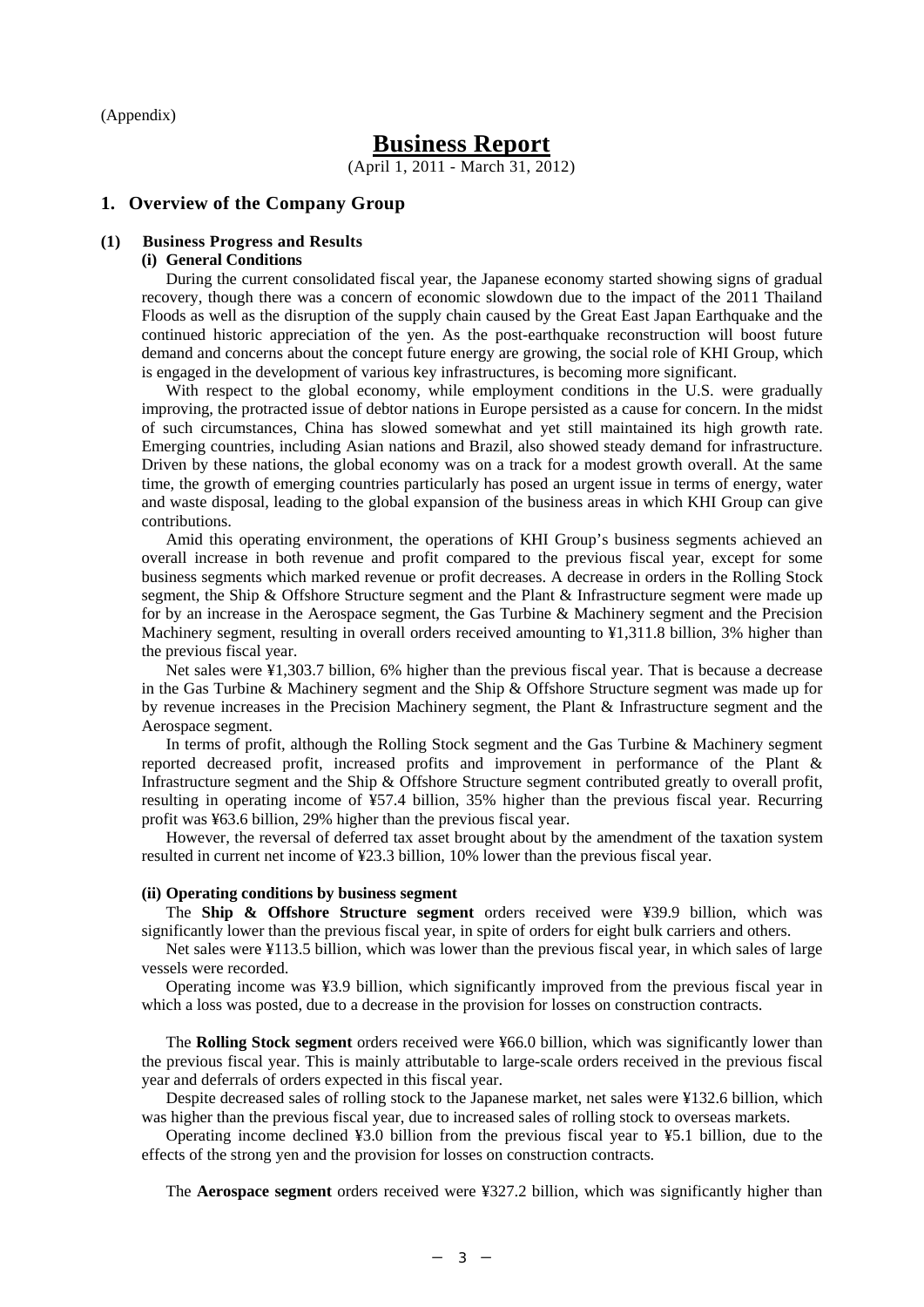the previous fiscal year, due to an increase in orders received from Japan's Ministry of Defense (MOD). Net sales were ¥206.5 billion, an increase from the previous fiscal year, due in part to an increase in

sales to The Boeing Company for component parts for the Boeing 777 and Boeing 787 aircrafts. Operating income increased ¥4.7 billion from the previous fiscal year to ¥7.8 billion, due in part to

increased sales and cost reduction.

The **Gas Turbine & Machinery segment** orders received were ¥227.2 billion, which was significantly higher than the previous fiscal year, due in part to an increase in orders for component parts of commercial aircraft jet engines and an order for construction of Kawasaki Green Gas Engine-equipped power plants.

Net sales were ¥194.6 billion, which was lower than the previous fiscal year, due to a decrease in sales of such items as marine diesel engines and gas compression modules.

Operating income decreased ¥1.7 billion from the previous fiscal year to ¥7.7 billion, due in part to decreased sales.

The **Plant & Infrastructure segment** orders received were ¥119.2 billion, which was lower than the previous fiscal year, despite orders for municipal refuse incineration plants for domestic customers and other projects.

Net sales were ¥122.8 billion, which was significantly higher than the previous fiscal year, due in part to increased sales of plants to overseas customers.

Operating income increased ¥5.8 billion from the previous fiscal year to ¥14.1 billion, due in part to increased sales.

Despite a decrease in sales of motorcycles to developed countries because of the effects of the strong yen, net sales of the **Motorcycle & Engine segment** were ¥235.2 billion, which was higher than the previous fiscal year, due in part to increased sales of motorcycles in emerging countries.

Although the deterioration caused by the 2011 Thailand Floods and the effects of the strong yen were made up for by an increase in sales of motorcycles in emerging countries and a reduction of fixed expenses, operating loss was ¥2.9 billion, an improvement of ¥2.0 billion from the previous fiscal year.

The **Precision Machinery segment** orders received were ¥174.5 billion, which was higher than the previous fiscal year, predominantly due to an increase in orders for hydraulic components for the construction machinery market.

Net sales were significantly higher than the previous fiscal year at ¥175.0 billion, due in part to an increase in sales of hydraulic components for the construction machinery market and painting robots.

Operating income increased ¥4.3 billion from the previous fiscal year to ¥26.6 billion, due in part to increased sales.

In the **Others segment** net sales were higher than the previous fiscal year at ¥123.2 billion. Operating income increased ¥1.2 billion from the previous fiscal year to ¥3.8 billion.

| (Orders Received, Net Sales and Operating Income/Loss by Segment)<br>Unit: 100 million yen |        |                        |                  |                        |                       |                        |
|--------------------------------------------------------------------------------------------|--------|------------------------|------------------|------------------------|-----------------------|------------------------|
|                                                                                            |        | Orders Received        | <b>Net Sales</b> |                        | Operating Income/Loss |                        |
| Segment                                                                                    | Amount | Year-on-Year<br>Change | Amount           | Year-on-Year<br>Change | Amount                | Year-on-Year<br>Change |
| Ship & Offshore Structure                                                                  | 399    | (390)                  | 1,135            | (48)                   | 39                    | 49                     |
| <b>Rolling Stock</b>                                                                       | 660    | (1,210)                | 1,326            | 15                     | 51                    | (30)                   |
| Aerospace                                                                                  | 3,272  | 1,205                  | 2,065            | 97                     | 78                    | 47                     |
| Gas Turbine & Machinery                                                                    | 2,272  | 396                    | 1,946            | (80)                   | 77                    | (17)                   |
| Plant & Infrastructure                                                                     | 1,192  | (7)                    | 1,228            | 337                    | 141                   | 58                     |
| Motorcycle & Engine                                                                        | 2,352  | 7                      | 2,352            |                        | (29)                  | 20                     |
| <b>Precision Machinery</b>                                                                 | 1,745  | 256                    | 1,750            | 347                    | 266                   | 43                     |
| Others                                                                                     | 1,222  | 153                    | 1,232            | 91                     | 38                    | 12                     |
| Eliminations and corporate                                                                 |        |                        |                  |                        | (88)                  | (35)                   |
| Total                                                                                      | 13,118 | 412                    | 13,037           | 768                    | 574                   | 148                    |

|  | )rders Received. Net Sales and Operating Income/Loss by Segment) |  |  |
|--|------------------------------------------------------------------|--|--|
|  |                                                                  |  |  |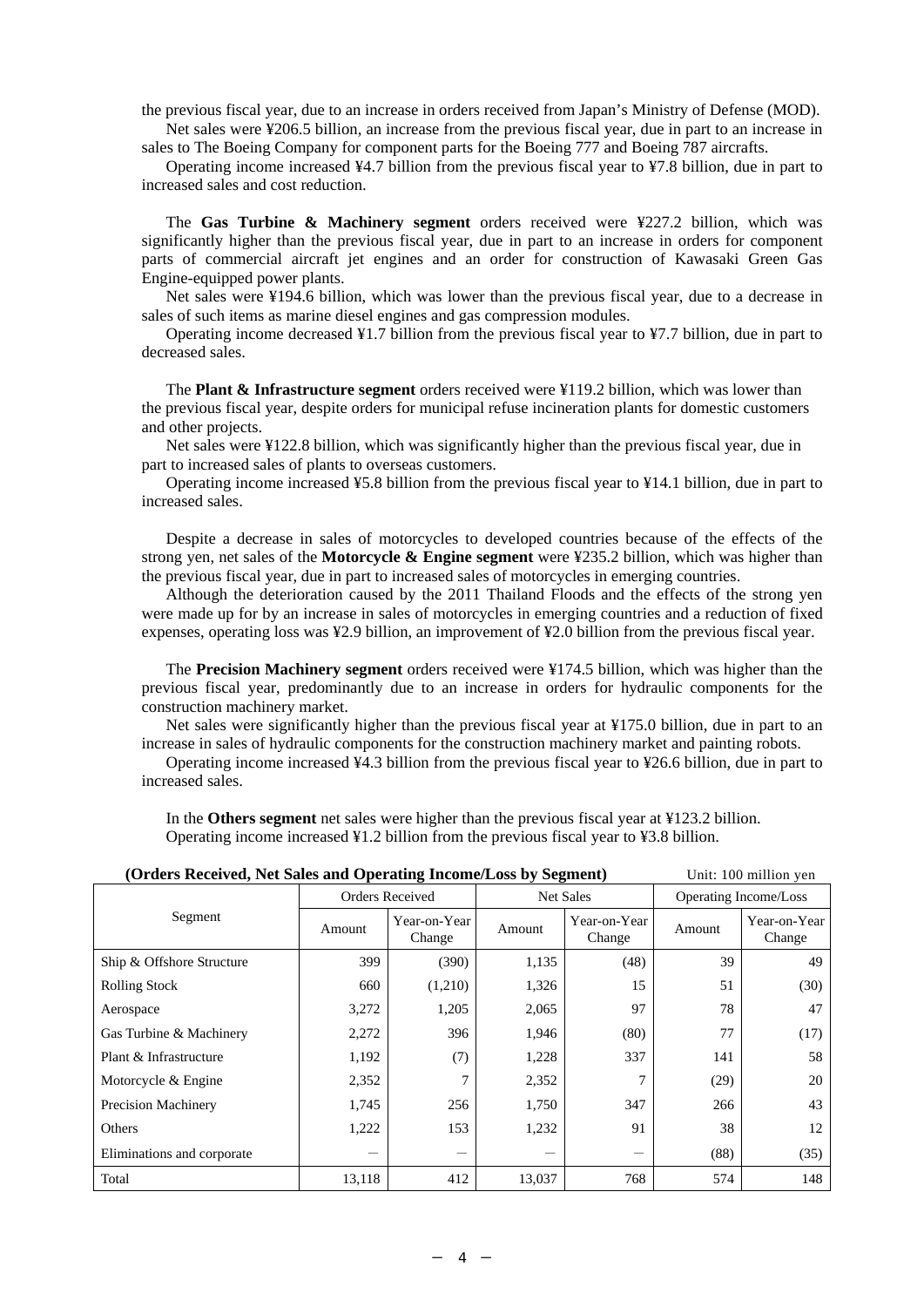(Notes) 1. Net sales recorded are for sales to external customers.

2. The net sales figure for Motorcycle & Engine segment is also used as the figure for orders received.

#### **(2) Capital Investments, etc.**

In the current consolidated fiscal year, KHI Group's total amount of capital investment was ¥63.9 billion, predominantly for the renewal of aging equipment and facilities for streamlining production and necessary facilities to handle new model and products, as well as facilities to increase the production capacity of the Precision Machinery segment and the Aerospace segment.

Main capital investments completed and/or acquired during the current consolidated fiscal year, and main capital investments under construction as at the end of the current consolidated fiscal year are listed below.

(i) Main capital investments completed and/or acquired during the consolidated fiscal year under review

| • Hydraulic components production facilities  | (Precision Machinery segment) |
|-----------------------------------------------|-------------------------------|
| • Aircraft production facilities              | (Aerospace segment)           |
| • Rolling stock production management systems | (Rolling Stock segment)       |
| • Kobe Works General Office                   | (company-wide)                |

(ii) Main capital investments under construction as at the end of the consolidated fiscal year under review

| • Production facilities for jet engines     | (Gas Turbine & Machinery segment) |
|---------------------------------------------|-----------------------------------|
| • Assembly Plant, Harima Works              | (Plant & Infrastructure segment)  |
| • Renovation of office building, Kobe Works | (company-wide)                    |

#### **(3) Financing**

Funds of ¥19.9 billion from long-term loans and ¥20.0 billion from domestic unsecured straight bonds and other funds from various sources were raised in the current consolidated fiscal year. The funds were allocated to such items as redemption of bonds, long-term loan repayments, capital investments and working capital.

- **(4) Assignment of businesses, absorption-type splits and incorporation-type corporate splits**  Not applicable.
- **(5) Transfer of business from other companies**  Not applicable.
- **(6) Succession of rights and obligations pertaining to the business of another juridical person, etc. due to absorption-type merger or absorption-type company split**  Not applicable.
- **(7) Acquisition or disposal of another company's stocks or other holdings, or share options, etc.**  Not applicable.

#### **(8) Issues to be addressed**

As for the performance of KHI Group for FY2011, the Motorcycle & Engine segment was affected by the strong yen and the disruption of the supply chain caused by the 2011 Thailand Floods. KHI, however, was able to attain the target goal for FY2012, the final year of the "MTBP2010" (operating income of ¥52.0 billion and recurring profit of ¥56.0 billion) one year earlier. We believe that this is because of all business segments have steadily built up better earnings, primarily underpinned by enhanced productivity, wider implementation of measures such as meticulous risk management on large-scale projects, enhanced a global production structure that encompasses overseas procurement and the expansion of the Precision Machinery segment against the backdrop of the steady growth of the Chinese economy.

We will continue to work on thoroughly implementing "selectively focusing resources on strategic businesses," "emphasizing quality over quantity" and "employing prudent risk management," steadily satisfying demand from emerging countries and enhancing measures to respond to exchange fluctuations in order to reinforce our revenue base. To strengthen our management position, we will focus on enhancing our financial strength and fixed cost reduction. In particular, we will conduct global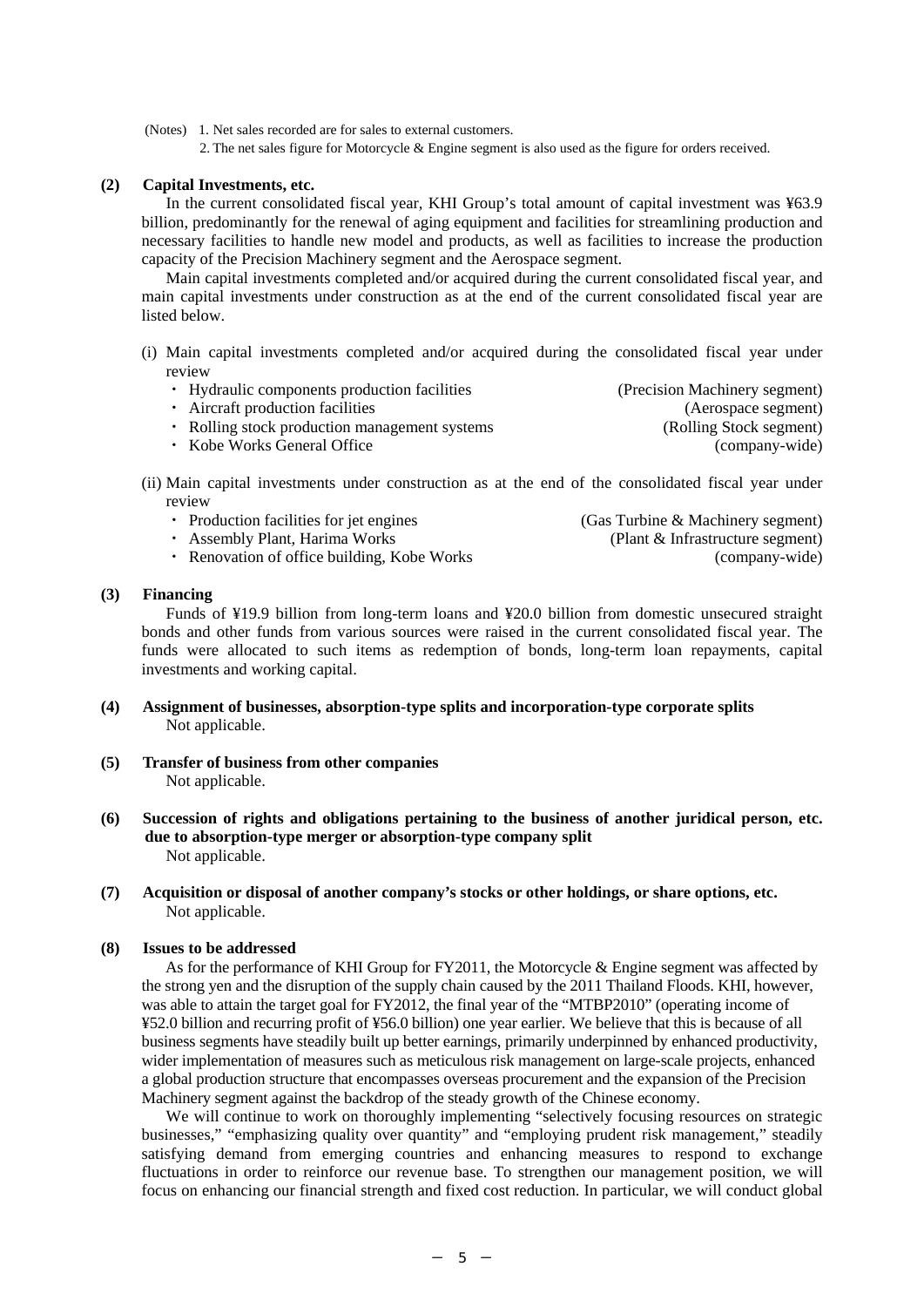reviews on production and sales systems of the shipbuilding business and the motorcycle business to developed countries, an area which continues to suffer from stagnant markets, and concentrate our energies on allocation of management resources on a priority basis from the standpoint of selectively focusing resources on strategic businesses.

Moreover, due to nationwide concerns of a limited power supply following the Great East Japan Earthquake, there has been an increasing interest in Japan on in-house and decentralized power generation as well as renewable energy. In this area, KHI Group offers various products, including the world highest efficiency Kawasaki Green Gas Engine, a well-proven gas turbine for dual fuel (oil and gas), power generators using wind power, solar power, micro hydro power and biomass, as well as storage batteries to smooth over the power situation. At the same time, according to demands of society, from here on we are expected to develop these products with systemization and in packages.

In April 2012, we established the Marketing Division in our Head Office. In addition, we will unite the Plant & Infrastructure section with the new Tokyo Head Office, which will be established in December through relocation of the current Tokyo Head Office. With this move, we will further promote the communization of the Group's intellectual properties and strengthen our system solution business in the areas of Transportation equipment, Energy & Environmental Engineering and Industrial Equipment.

The initiatives to be undertaken by each business segment are as follows.

- (i) Ship & Offshore Structure: Expand the segment scale and strengthen the competitiveness of the business in China, strengthen technological development and reform the structure centering on the "mother factory" system in the domestic segments, and enter into the ocean development field
- (ii) Rolling Stock: Develop new products and reinforce our project management to respond to Enhance competitiveness in domestic and overseas markets through highly versatile standard rolling stock, satisfy demands for railroading and upgrade of rolling stock in North America, and overseas rolling stock system projects, etc.
- (iii) Aerospace: Enhance the mass production of the P-1 patrol aircraft and C-2 transport aircraft, further develop the new utility helicopter (UH-X), enhance the mass production of the Boeing 787, and develop derivative products
- (iv) Gas Turbine & Machinery: Develop the energy solution business, promote the development of new models, including industrial gas turbines and high-efficiency gas engines, and expand these models in the overseas markets, and promote the development of new models of jet engines for commercial aircraft and improve the productivity of these models
- (v) Plant & Infrastructure: Bolster research and development in order to expand in the Energy  $\&$ Environmental Engineering business sector, accelerate efforts to commercialize new products and new businesses, and expand the infrastructure business mainly for resource-rich countries
- (vi) Motorcycle & Engine: Enhance cost competitiveness through optimized production and expansion of overseas procurement on a global basis, expand sales channels and develop new markets in emerging countries we have already entered (Southeast Asia and Brazil, etc.), and develop leading technologies to respond to environmental requirements
- (vii) Precision Machinery: Strengthen the global production system of hydraulic equipment for construction machinery, establish distinctive production technology through the introduction of mass robots, enhance cost competitiveness in the robot business, and develop technologies to expand the appropriate fields
- (viii)Others: Improve development and sales capabilities with respect to the construction machinery business unit by deepening our alliance with Hitachi Construction Machinery Co., Ltd. and enhance profitability by lowering break-even points

Needless to say, compliance is a fundamental premise in carrying out business activities such as those above. KHI Group places an emphasis on enhancing the monitoring functions of management, including the selection of directors who do not have roles in the executions of operations, the appointment of outside corporate auditors with no business relationships or other vested interests in the Company, and the election of corporate auditors who have substantial knowledge about finance and accounting. Furthermore, KHI Group strives to ensure that employees are made thoroughly aware of the provisions of the various laws and regulations which apply to them, by implementing such measures as establishing internal regulations concerning corporate ethics, carrying out staff training for each position level, distributing compliance guidebooks, and setting up CSR committees in each organization. Furthermore, we have continued to take thoroughgoing organizational compliance initiatives by setting up a department which presides over internal controls, compliance, and CSR promotion, and creating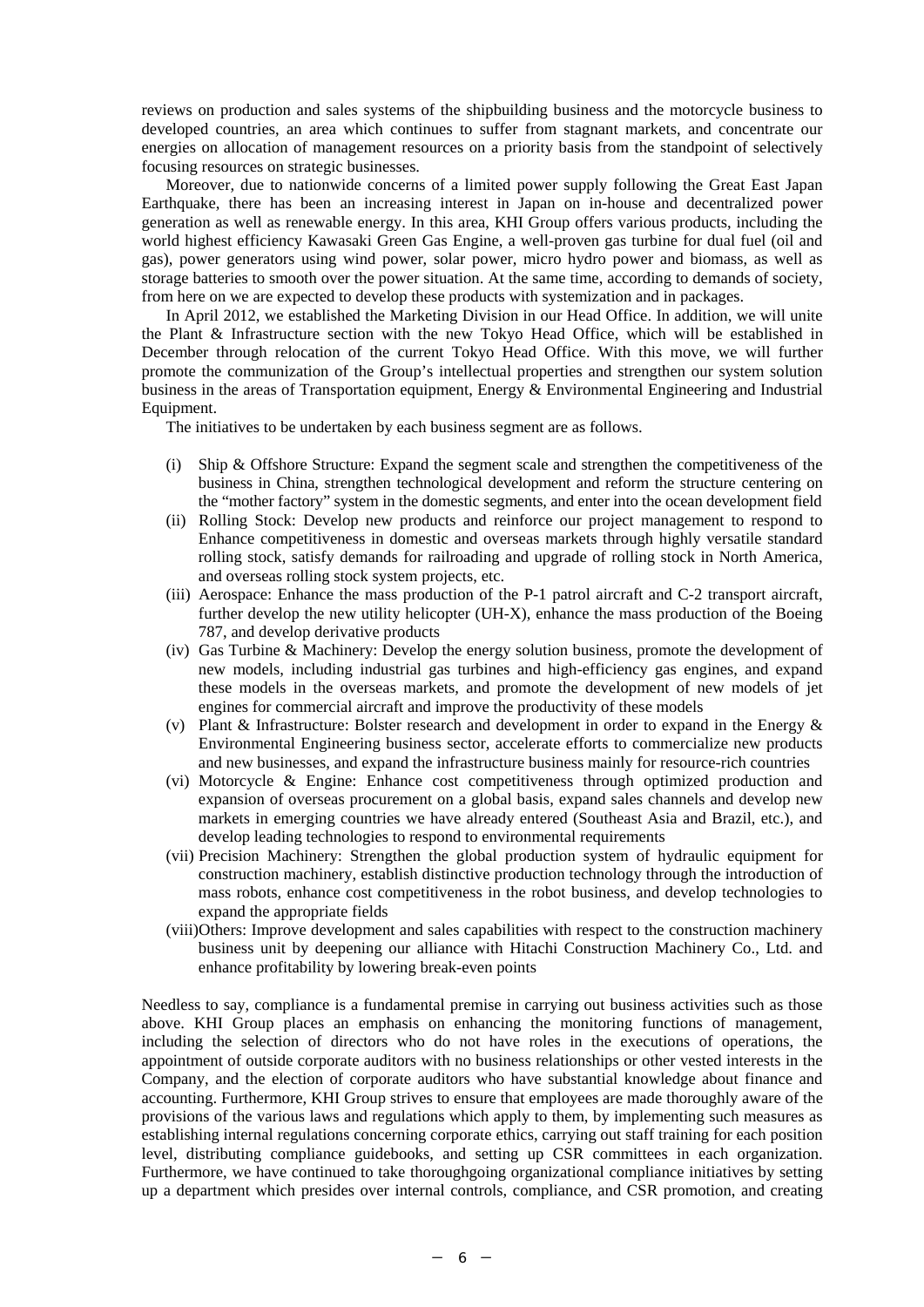units in charge of compliance within each business unit, while also striving to create a corporate culture that places the highest priority at all times on information disclosure and transparency.

## **(9) Trends in Assets and Income**

## **(i) Company Group Assets and Income**

| $(1)$ company or one rissets and meeme |                          |                          |                          | Unit: 100 million yen                   |
|----------------------------------------|--------------------------|--------------------------|--------------------------|-----------------------------------------|
| Item                                   | The 186th fiscal<br>year | The 187th fiscal<br>year | The 188th fiscal<br>year | The 189th fiscal year<br>(under review) |
| Orders received                        | 15,405                   | 10,012                   | 12.706                   | 13,118                                  |
| Net sales                              | 13,385                   | 11,734                   | 12,269                   | 13,037                                  |
| Recurring profit                       | 387                      | 142                      | 491                      | 636                                     |
| Net income (loss)                      | 117                      | (108)                    | 259                      | 233                                     |
| Net income (loss) per share (yen)      | 47.02                    | $(\text{\{46.51}})$      | ¥15.55                   | ¥13.95                                  |
| Total assets                           | 13,997                   | 13,524                   | 13,542                   | 13,621                                  |
| Net assets                             | 2,952                    | 2,830                    | 2,974                    | 3,159                                   |

## **(ii) Company Assets and Income**

|                                   |                          |                          |                          | Unit: 100 million yen                   |
|-----------------------------------|--------------------------|--------------------------|--------------------------|-----------------------------------------|
| Item                              | The 186th fiscal<br>year | The 187th fiscal<br>year | The 188th fiscal<br>year | The 189th fiscal year<br>(under review) |
| Orders received                   | 10,545                   | 5,786                    | 8,160                    | 10,181                                  |
| Net sales                         | 7,714                    | 6,441                    | 8,174                    | 10,033                                  |
| Recurring profit                  | 26                       | 86                       | 328                      | 380                                     |
| Net income (loss)                 | (61)                     | (54)                     | 333                      | 114                                     |
| Net income (loss) per share (yen) | $(*3.66)$                | $(*3.24)$                | ¥19.97                   | 46.87                                   |
| Total assets                      | 9,779                    | 9,764                    | 11,160                   | 11,446                                  |
| Net assets                        | 2,307                    | 2,207                    | 2,468                    | 2,550                                   |

### **(10) Major Parent Companies and Subsidiaries (i) Parent Companies**

Not applicable.

## **(ii) Major Subsidiaries**

| Company name                              | Capital                     | The<br>Company's<br>percentage of<br>equity<br>participation | Main business                                                                                                                                                                                     |
|-------------------------------------------|-----------------------------|--------------------------------------------------------------|---------------------------------------------------------------------------------------------------------------------------------------------------------------------------------------------------|
| Kawasaki Trading Co., Ltd.                | $\frac{1}{2}$ 600 million   | 70%                                                          | Sale of various industrial machinery, petroleum,<br>steel, air conditioning equipment, etc.                                                                                                       |
| Kawasaki Machine Systems, Ltd.            | $\frac{1}{2}$ 350 million   | 100%                                                         | Sale and repair of gas turbine generators,<br>industrial robots, and other industrial machinery<br>(Note 2)                                                                                       |
| <b>KCM</b> Corporation                    | $\frac{1}{2}$ 4,825 million | 66%                                                          | Design, manufacture, sale, repair, etc. of<br>construction machinery                                                                                                                              |
| <b>NIPPI</b> Corporation                  | $\frac{1}{2}$ 6,048 million | 100%                                                         | Manufacture, maintenance, and modification of<br>aircraft; manufacture of rocket components,<br>aerospace equipment, targeting systems,<br>nondestructive testing systems, and industrial<br>fans |
| Kawasaki Thermal Engineering Co.,<br>Ltd. | $\frac{1}{2}$ 1,460 million | 83%                                                          | Manufacture, sales, installation and after-sales<br>service for boilers, air-conditioning equipment<br>and absorption-style heat pumps, etc.                                                      |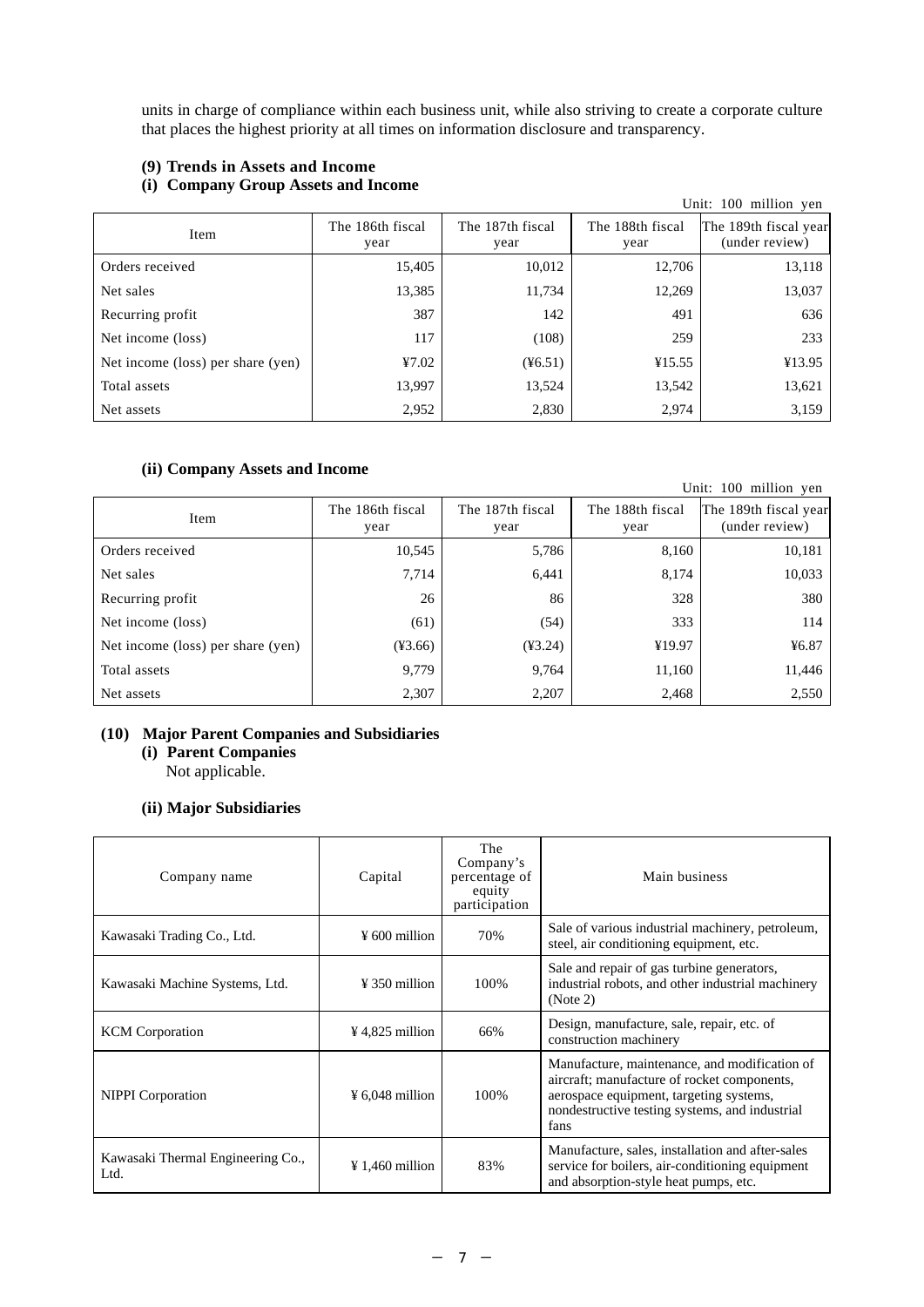| Company name                                                 | Capital                   | The<br>Company's<br>percentage of<br>equity<br>participation | Main business                                                                                                                                                                                           |
|--------------------------------------------------------------|---------------------------|--------------------------------------------------------------|---------------------------------------------------------------------------------------------------------------------------------------------------------------------------------------------------------|
| EarthTechnica Co., Ltd.                                      | $\frac{1}{200}$ million   | 100%                                                         | Design, execution and supervision of<br>engineering, construction, installation of<br>machinery and appliances; design, manufacture,<br>and sale of crushers, grinders, sorters, and other<br>equipment |
| <b>KCMJ</b> Corporation                                      | $\frac{1}{2}$ 300 million | Note 3                                                       | Sale and repair of construction machinery,<br>hydraulic components, and other industrial<br>machinery                                                                                                   |
| Kawasaki Motors Corporation Japan                            | $\frac{1}{2}$ 100 million | 100%                                                         | Sole distributor of motorcycles and JET SKI® in<br>Japan                                                                                                                                                |
| Kawasaki Motors Corp., U.S.A.                                | $U.S.S.$ 165 million      | 100%                                                         | Sales of motorcycles, 4-wheel buggies, JET<br>$SKI®$ , general purpose gasoline engines in the<br>U.S.                                                                                                  |
| Kawasaki Motors<br>Manufacturing Corp., U.S.A.               | U.S.\$120 million         | 100%                                                         | Manufacture of motorcycles, 4-wheel buggies,<br>JET SKI <sup>®</sup> , general purpose gasoline engines,<br>rolling stock, and industrial robots in the U.S.                                            |
| Kawasaki Rail Car, Inc.                                      | U.S.\$60 million          | Note 4                                                       | Manufacture, sale and after-sales service for<br>rolling stock and related products, various<br>engineering services                                                                                    |
| Kawasaki Motores do Brasil Ltda.                             | R\$16 million             | 100%                                                         | Manufacture and sale of motorcycles and<br>4-wheel buggies in Brasil                                                                                                                                    |
| Kawasaki Precision Machinery (U.K.)<br>Ltd.                  | £5 million                | 100%                                                         | Manufacture and sale of hydraulic pumps and<br>motors                                                                                                                                                   |
| Kawasaki Motors Europe N.V.                                  | $64$ million              | 100%                                                         | Sole distributorship of motorcycles, 4-wheel<br>buggies, JET SKI®, general purpose gasoline<br>engines in Europe                                                                                        |
| Kawasaki Motors Enterprise<br>(Thailand) Co., Ltd.           | 1,900 million baht        | 100%                                                         | Manufacture and sale of motorcycles in<br>Thailand                                                                                                                                                      |
| P.T. Kawasaki Motor Indonesia                                | U.S.\$40 million          | 83%                                                          | Manufacture and sale of motorcycles in<br>Indonesia                                                                                                                                                     |
| Kawasaki Motors (Phils.) Corporation                         | 101 million peso          | 50%                                                          | Manufacture and sale of motorcycles in the<br>Philippines                                                                                                                                               |
| Kawasaki Precision Machinery<br>Trading (Shanghai) Co., Ltd. | $\frac{1}{2}400$ million  | 100%                                                         | Customer service, sales and CS activities<br>relating to precision machinery products in<br>China                                                                                                       |
| Flutek, Ltd.                                                 | 1,310 million<br>won      | 50%                                                          | Assembly and after-sales services for hydraulic<br>equipment in Korea                                                                                                                                   |

(Notes)

1. From this current consolidated fiscal year, the following changes were made in relation to companies classified as major subsidiaries: Three companies: Kawasaki Motores do Brasil Ltda., Kawasaki Precision Machinery (U.K.) Ltd. and Kawasaki Precision Machinery Trading (Shanghai) Co., Ltd. were added.

2. As of April 1, 2012, Kawasaki Machine Systems, Ltd. carried out an absorption-type company split of the department related to industrial robots with Kawasaki Robot Service, Ltd., KHI's wholly-owned subsidiary.

3. KCMJ Corporation is a wholly-owned subsidiary of KCM Corporation.

4. Kawasaki Rail Car, Inc. is a wholly-owned subsidiary of Kawasaki Motors Manufacturing Corp., U.S.A.

#### **(iii) Progress of Business Combinations**

There are 97 consolidated subsidiaries, including 19 companies which are cited in (ii) above as major subsidiaries, and there are 14 companies which are accounted for using the equity method.

#### **(iv) Results of Business Combinations**

As stated above in "Business Progress and Results", for the current consolidated fiscal year net sales increased ¥76.8 billion (6%) compared to the previous fiscal year, to ¥1,303.7 billion, and consolidated current net income was ¥23.3 billion.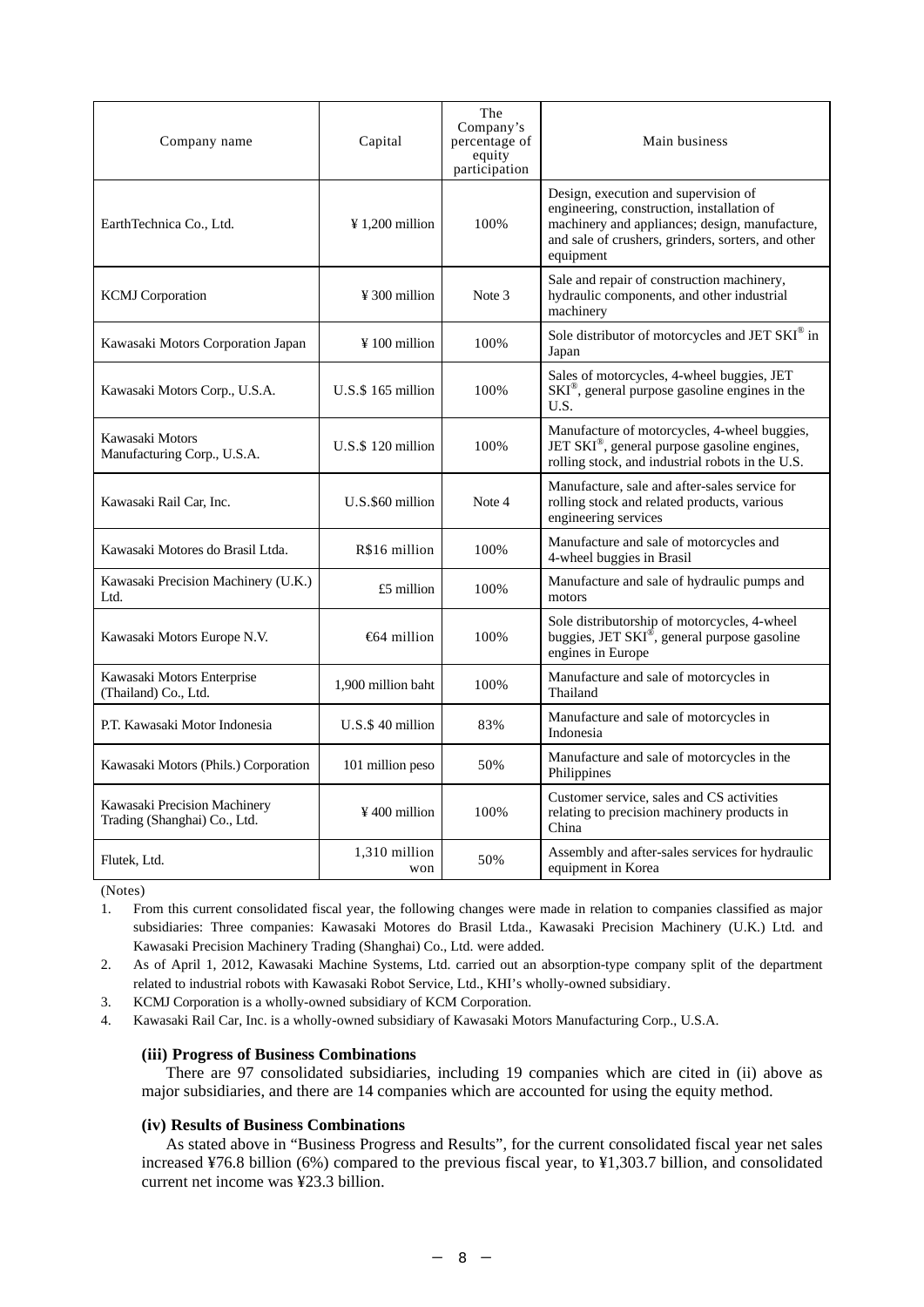| Segment                   | <b>Main Business</b>                                                                                                                                                                               | Number of Employees                            |
|---------------------------|----------------------------------------------------------------------------------------------------------------------------------------------------------------------------------------------------|------------------------------------------------|
| Ship & Offshore Structure | Manufacture and sale of ships, etc.                                                                                                                                                                | 2,735                                          |
| <b>Rolling Stock</b>      | Manufacture and sale of rolling stock, and snow removal<br>machinery, etc.                                                                                                                         | 3,111                                          |
| Aerospace                 | Manufacture and sale of aircraft, etc.                                                                                                                                                             | 5,428                                          |
| Gas Turbine & Machinery   | Manufacture and sale of jet engines, industrial gas<br>turbines, prime movers, etc.                                                                                                                | 3,675                                          |
| Plant & Infrastructure    | Manufacture and sale of industrial machinery, boilers,<br>environmental equipment, steel structures and crushing<br>machines, etc.                                                                 | 2,913                                          |
| Motorcycle & Engine       | Manufacture and sale of motorcycles, four-wheel buggies<br>(ATVs), multi-purpose four-wheel vehicles, personal<br>water craft ("JET SKI <sup>®</sup> "), general purpose gasoline<br>engines, etc. | 8,839                                          |
| Precision Machinery       | Manufacture and sale of hydraulic components and<br>industrial robots, etc.                                                                                                                        | 2,426                                          |
| Other                     | Manufacture and sale of construction machinery,<br>commerce, brokerage and mediation for sale and order<br>reception and administration of welfare facilities, etc.                                | 3,194                                          |
| Company-wide common areas | (Head Office Administration Department, Research &<br>Development Department, etc.)                                                                                                                | 946                                            |
| Total                     |                                                                                                                                                                                                    | 33,267<br>24,770<br>Japan<br>8,497<br>Overseas |

**(11) Company Group's Main Business and Number of Employees** 

(Note)This company has 14,825 employees (average age: 41.7 years; average years of service: 16.4 years)

## **(12) Company Group's Principal Offices and Plants (i) The Company**

|                      |                 | Name and location                                                                                                                                                                                                                                                                                                                                                                                  |  |  |  |
|----------------------|-----------------|----------------------------------------------------------------------------------------------------------------------------------------------------------------------------------------------------------------------------------------------------------------------------------------------------------------------------------------------------------------------------------------------------|--|--|--|
|                      | Head office     | Kobe Head Office, Tokyo Head Office 2 Head Offices                                                                                                                                                                                                                                                                                                                                                 |  |  |  |
| Principal<br>offices | <b>Branches</b> | Sapporo Office, Sendai Office, Nagoya Office, Osaka Office, Hiroshima Office, Fukuoka<br>Office, Okinawa Office 7 Offices                                                                                                                                                                                                                                                                          |  |  |  |
|                      | Plants, etc.    | Gifu Works (Kakamigahara), Nagoya Works 1 (Yatomi, Aichi), Nagoya Works 2 (Ama-gun,<br>Aichi), Kobe Works, Hyogo Works, Seishin Works, Nishi Kobe Works (Kobe), Akashi Works<br>(Akashi), Kakogawa Works (Kakogawa), Harima Works (Kako-gun, Hyogo), Sakaide Works<br>(Sakaide, Kagawa), Tokyo Office (Koto-ku, Tokyo), Technical Institute (Akashi) 13 Works<br>(including a Technical Institute) |  |  |  |

# **(ii) Material Subsidiaries**

## **i) Domestic**  Company name Location of principal offices Location of plants Kawasaki Trading Co., Ltd. **Kobe, Chiyoda-ku, Tokyo** -Kawasaki Machine Systems, Ltd. Casa - Casaka - Casaka - Casaka - Casaka - Casaka - Casaka - Casaka - Casaka - Casaka - Casaka - Casaka - Casaka - Casaka - Casaka - Casaka - Casaka - Casaka - Casaka - Casaka - Casaka - Casa KCM Corporation **Kako-gun, Hyogo** Kako-gun, Hyogo Kako-gun, Hyogo Kako-gun, Hyogo NIPPI Corporation Yokohama Yokohama Yokohama Yokohama, Yamato Kawasaki Thermal Engineering Co., Ltd. Kusatsu, Osaka, Koto-ku, Tokyo Kusatsu EarthTechnica Co., Ltd. Chiyoda-ku, Tokyo Yachiyo KCMJ Corporation **Kakogawa** - **Kakogawa** - **Kakogawa** - **Kakogawa** - **Kakogawa** - **Kakogawa** - **Kakogawa** - **Kakogawa** - **Kakogawa** - **Kakogawa** - **Kakogawa** - **Kakogawa** - **Kakogawa** - **Kakogawa** - **Kakogawa** - **Kakogawa** Kawasaki Motors Corporation Japan Akashi Akashi Akashi Akashi a kuma a kwa kus

## **ii) Overseas**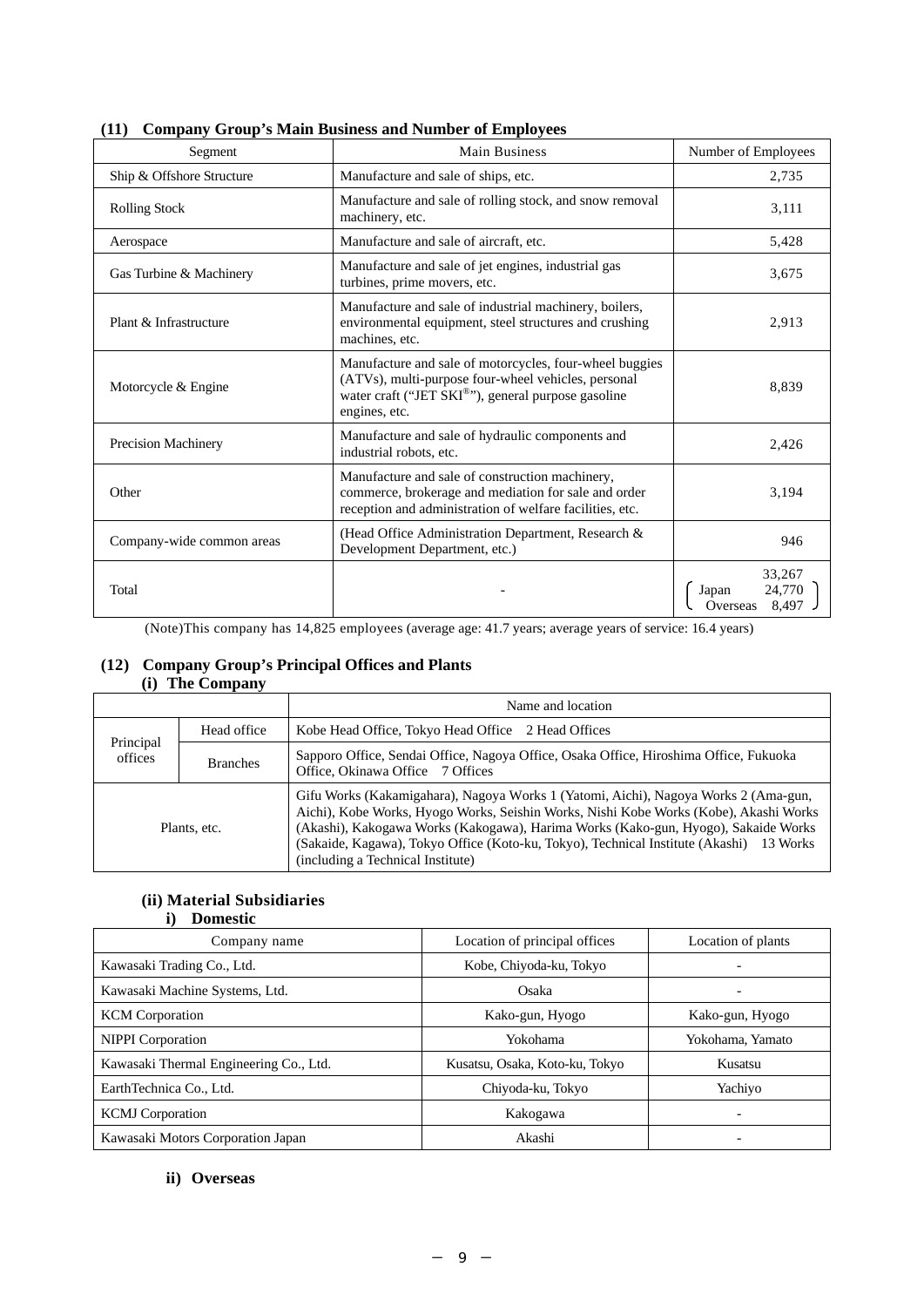| Location<br>Company name                                  |                 |  |
|-----------------------------------------------------------|-----------------|--|
| Kawasaki Motors Corp., U.S.A.                             | U.S.            |  |
| Kawasaki Motors Manufacturing Corp., U.S.A.               | U.S.            |  |
| Kawasaki Rail Car, Inc.                                   | U.S.            |  |
| Kawasaki Motores do Brasil Ltda.                          | <b>Brasil</b>   |  |
| Kawasaki Precision Machinery (U.K.) Ltd.                  | U.K.            |  |
| Kawasaki Motors Europe N.V.                               | The Netherlands |  |
| Kawasaki Motors Enterprise (Thailand) Co., Ltd.           | Thailand        |  |
| P.T. Kawasaki Motor Indonesia                             | Indonesia       |  |
| Kawasaki Motors (Phils.) Corporation                      | Philippines     |  |
| Kawasaki Precision Machinery Trading (Shanghai) Co., Ltd. | China           |  |
| Flutek, Ltd.                                              | Korea           |  |

## **(13) Principal lenders**

|                                          |                         |            | (Unit: 100 million yen) |
|------------------------------------------|-------------------------|------------|-------------------------|
| Lenders                                  | <b>Balance of Loans</b> |            |                         |
|                                          | Long term               | Short term | Total                   |
| Mizuho Corporate Bank, Ltd.              | 139                     | 328        | 467                     |
| Sumitomo Mitsui Banking Corporation      | 175                     | 148        | 323                     |
| The Sumitomo Trust and Banking Co., Ltd. | 170                     | 50         | 220                     |
| Development Bank of Japan Inc.           | 173                     |            | 179                     |
| Nippon Life Insurance Company            | 40                      | 80         | 120                     |

(Note) The Sumitomo Trust and Banking Co., Ltd. merged with The Chuo Mitsui Trust and Banking Company, Limited and Chuo Mitsui Asset Trust and Banking Company, Limited effective April 1, 2012 and became Sumitomo Mitsui Trust Bank, Limited. Accordingly, the amount of loans from Sumitomo Mitsui Trust Bank, Limited as of April 1, 2012 is 23.0 billion yen.

## **(14) Other important issues concerning the current situation of corporate groups**

## **Important law suits cases etc**

The Japan Fair Trade Commission issued on June 27, 2006 a cease and desist order against our company on the grounds that there was illegal conduct (bid rigging) in violation of the Antimonopoly Act in relation to the construction of refuse incineration plants ordered by municipal governments etc. We have, however, lodged an appeal with the Tokyo High Court to seek for the cancellation of the decision. In that appeal, the Tokyo High Court ruled against our company (i.e. not agreeing to cancel the decision). We therefore appealed to the Supreme Court on October 9, 2008, however, on October 6, 2009, the appeal was declined, which confirms our company lost the suit.

The Japan Fair Trade Commission issued a surcharge payment order on March 23, 2007 for the amount of ¥5,165 million against our company. We have appealed the decision to the Japan Fair Trade Commission and demanded a trial. However, since the same payment order for the amount of ¥5,165 million was issued in the decision made on November 10, 2010, we decided not to challenge the decision. We paid the surcharge in full on January 11, 2011, which closed this case.

Meanwhile, in relation to this matter, law suits have been filed against our company individually or severally with other companies as follows as of the end of March 2012, in order to seek damages from us on the grounds that we caused damage to the ordering parties due to bid rigging. Lawsuits settled during FY2011 are also included.

| Municipalities, etc. | Status of the law suits                                                                                                                                                                                                                                                                                                                                                                                                                                                                  |
|----------------------|------------------------------------------------------------------------------------------------------------------------------------------------------------------------------------------------------------------------------------------------------------------------------------------------------------------------------------------------------------------------------------------------------------------------------------------------------------------------------------------|
| Atami City           | The Supreme Court ruled in favor of our company and others on April 13, 2009 (i.e. declined the<br>appeal of citizens seeking damages of $\frac{1}{2}$ , appeal in against seven companies including our<br>company), which confirmed that our company won the suit. However, an action for damages of $\yen 512$<br>million has been brought against five companies including our company by Atami City at Tokyo High<br>Court on August 19, 2010. The case is currently under dispute. |